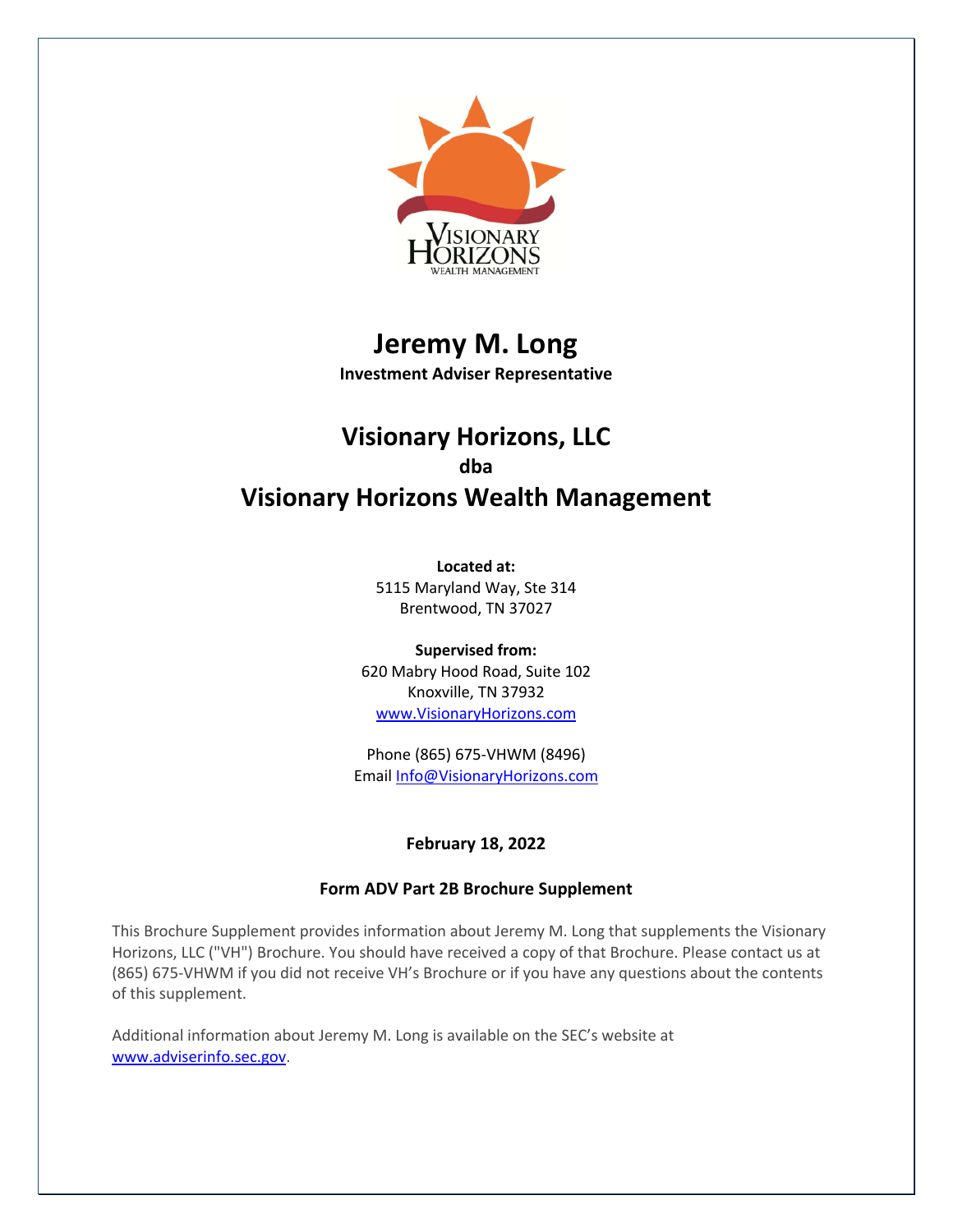Visionary Horizons, LLC Form ADV Part 2B Page 2

#### **Educational Background and Business Experience - Item 2**

**Jeremy M. Long** Born: 1987

#### **Education Background**

• B.S., Economics, Murray State University, 2010

#### **Employment History**

- Investment Adviser Representative, Visionary Horizons, LLC, 01/2021 to Present
- Unemployed, 09/2020 to 12/2020
- SunTrust Advisory Services, Inc., Medical Client Advisor Associate, 07/2019 to 08/2020; Premier Banker, 09/2016 to 07/2019
- SunTrust Bank, Medical Client Advisor Associate, 07/2019 to 08/2020; Premier Banker, 02/2014 to 07/2019
- SunTrust Investment Services, Inc., Medical Client Advisor Associate, 07/2019 to 08/2020; Premier Banker, 02/2014 to 07/2019

#### **Disciplinary Information - Item 3**

Mr. Long has not been involved in any reportable disciplinary events.

## **Other Business Activities - Item 4**

Mr. Long is not engaged in any outside business activities.

## **Additional Compensation – Item 5**

Apart from the receipt of compensation for the activities listed in Item 4 above, Mr. Long does not receive additional compensation or economic benefits from third party sources in connection to his advisory activities.

#### **Supervision - Item 6**